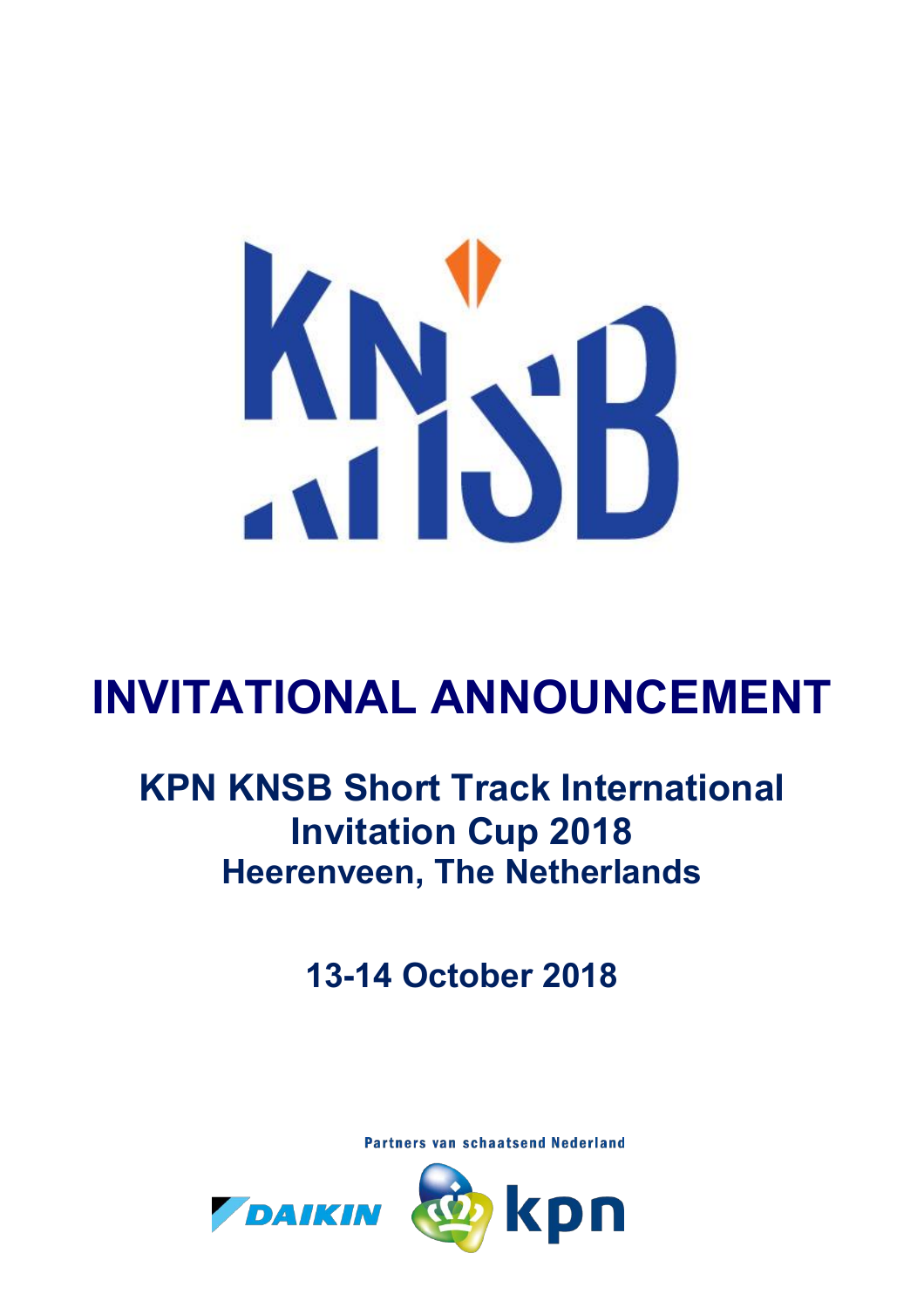On behalf of the Koninklijke Nederlandsche Schaatsenrijders Bond (KNSB) and its Organizing committee we have the honor and pleasure to invite you to participate in the

### **13th International Short Track Invitation Cup 2018**

to be held on 13 and 14 October 2018 in the city of Heerenveen

#### **General Regulations**

The International Short Track Invitation Cup 2018 will be held in accordance with the 2018 Regulations of the International Skating Union and relevant ISU Communications.

#### **Participation**

Participation in The International Short Track Invitation Cup 2018 is based on invitation only.

#### **Officials**

The allocation of officials will be the responsibility of the KNSB. Due to the international countries attending there will be at least 1 international referee (not from host country) included in the list officials.

#### **Distances**

| Individual:                                            | 1500m (up to 7 skaters per race up to and including the finals)<br>1000m (up to 6 skaters per race up to and including the finals)<br>500m (up to 5 skaters per race up to and including the finals)<br>All distances will include Repechage races for Ladies and Men<br>After the A & B finals in all 3 distances(1500m, 500m & 1000m) in both the Ladies and<br>Men's races, there will be All-Dutch Final races to rank the remaining Dutch Skaters that<br>have not made the A or B finals in the main event. |                                 |                                                                                                                                                                                                                                                                                         |  |  |
|--------------------------------------------------------|-------------------------------------------------------------------------------------------------------------------------------------------------------------------------------------------------------------------------------------------------------------------------------------------------------------------------------------------------------------------------------------------------------------------------------------------------------------------------------------------------------------------|---------------------------------|-----------------------------------------------------------------------------------------------------------------------------------------------------------------------------------------------------------------------------------------------------------------------------------------|--|--|
| Relay:                                                 | 3000m Ladies, 5000m Men                                                                                                                                                                                                                                                                                                                                                                                                                                                                                           |                                 |                                                                                                                                                                                                                                                                                         |  |  |
| Program*                                               |                                                                                                                                                                                                                                                                                                                                                                                                                                                                                                                   |                                 |                                                                                                                                                                                                                                                                                         |  |  |
| October 12th, 2018                                     | Friday                                                                                                                                                                                                                                                                                                                                                                                                                                                                                                            |                                 | 17.00 - 20.00 Possibility for training                                                                                                                                                                                                                                                  |  |  |
| October 13th, 2018<br>* Subject to number of countries | Saturday                                                                                                                                                                                                                                                                                                                                                                                                                                                                                                          | Morning<br>$10.00*$<br>$11:00*$ | Short Team leader Meeting<br>Warming up Ladies & Men<br><b>Start of Competition</b><br>Ladies and Men 1500 m + Repechage + Semi Finals +<br>B & A Finals, ALL Dutch Finals<br>Ladies and Men 500 m heats + Repechage<br>Ladies 3000 m Relay Semi Finals<br>Men 5000 m Relay Semi Finals |  |  |
| October 14th, 2018<br>* Subject to number of countries | Sunday                                                                                                                                                                                                                                                                                                                                                                                                                                                                                                            | $10:00*$                        | Ladies and Men 500 m Quarter Finals, Semi Finals +<br>B & A Finals, ALL Dutch Finals<br>Ladies and Men 1000 m Heats, Repechage Quarter<br>Finals, Semi Finals and B & A Finals, ALL Dutch Finals<br>Ladies 3000 m Relay Finals<br>Men 5000 m Relay Finals                               |  |  |
|                                                        |                                                                                                                                                                                                                                                                                                                                                                                                                                                                                                                   | 16:30                           | The Competition will end at approximately 16.30 hours<br>(should members wish to depart on Sunday evening).                                                                                                                                                                             |  |  |

#### **\*Program & format is subject to change.**

Competitors must be present before 18:00 (CET) on Friday 12 October 2018 or the Organizing Committee must receive documented proof that the competitors are in transit and will arrive in due time for The International Short Track Invitation Cup. Competitors who do not comply with these requirements will be excluded from Competition.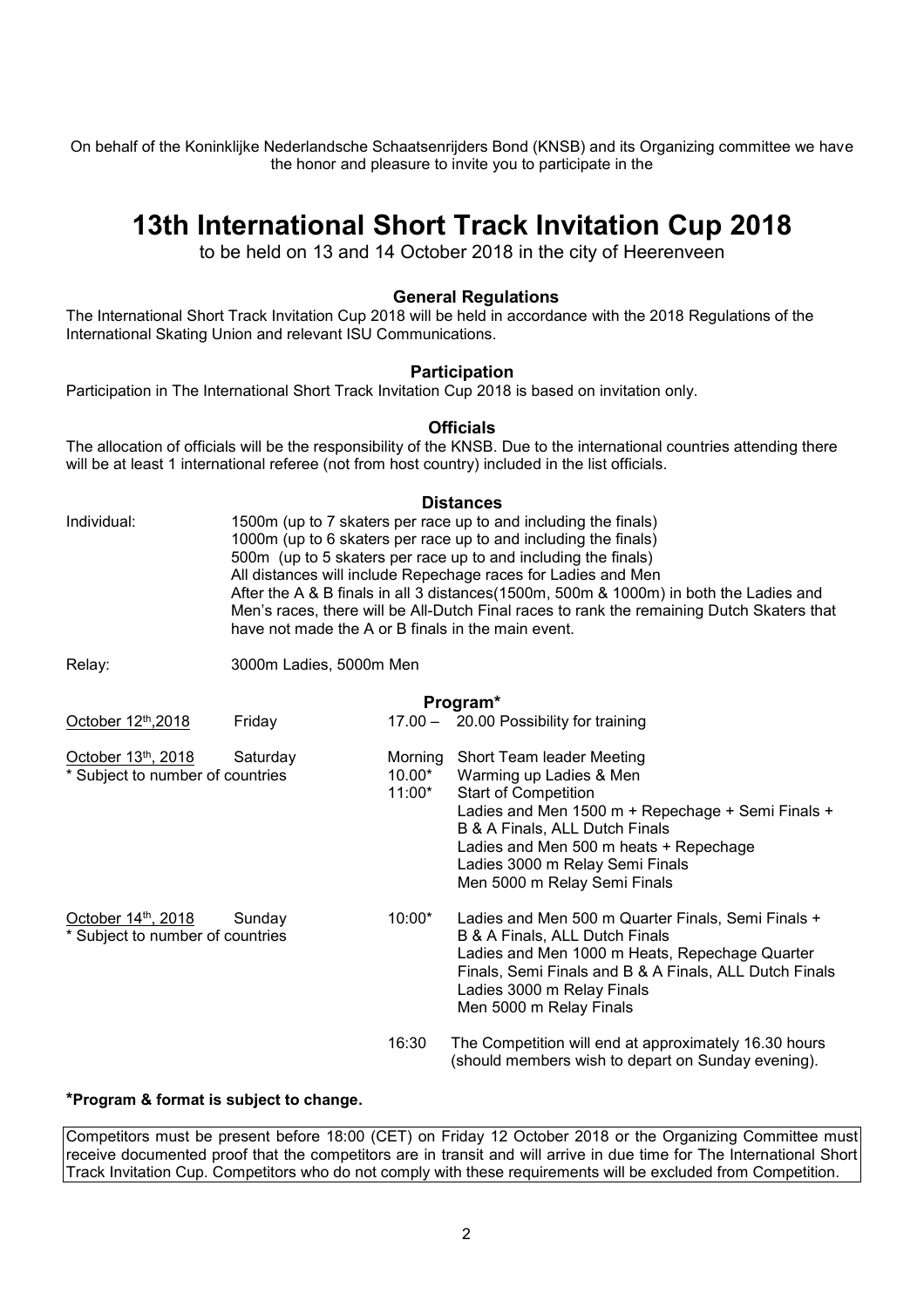#### **Track Conditions & Rink Dimensions**

The ice rink has an artificially refrigerated indoor ice surface of 30×60 meters (a boardless/free standing system). Protective padding covers is in accordance with Rule 280, paragraph 5. The standard track will be laid out 111.12 meters to the lap.

#### **Entries**

All skaters will skate all 3 distances 500m, 1000m and 1500m, and include repecharge racing over these distances. Relay entries: One (1) team per ISU member of minimum four (4), maximum five (5) competitors per category.

In the event of an invited member not having a 'full relay team' (four skaters) the member's team will be

complemented with additional skater(s) and will be totally at the discretion of the organizing committee. In this case however, a relay team cannot score points for the overall team ranking.

Members can only enter a maximum of five (5) skaters that include all participants and substitutes for the individual events as well as the relay. Entries allowed are as follows:

|            | Men | Ladies |
|------------|-----|--------|
| <b>NL</b>  | 12  | 8      |
| <b>GBR</b> | 6   | 6      |
| <b>HUN</b> | 6   | 6      |
| <b>ITA</b> | 6   | 6      |
| <b>GER</b> | 6   | 4      |
| <b>FRA</b> | 6   | 4      |
| <b>ISR</b> | 1   |        |
| LAT        | 1   |        |
| <b>JAP</b> | 1   | 1      |

Entries must be sent in writing using the official Entry Forms for The International Short Track Invitation Cup and addressed to the Organizing Committee.

#### *Preliminary Entries must be received by 15 July 2018 Final Entries by number must be received by 28 September 2018 Name changes will not be accepted after 7 October 2018*

#### **Citizenship / Residence Requirements and Clearance Procedure**

In accordance with Rule 109 of ISU Regulations and ISU Communication No. 2030, all skaters who do not have the nationality of the Member by which they have been entered or who, although having such nationality, have in the past represented another Member, must produce an ISU Clearance Certificate.

#### **Drawing and Seeding Procedure**

The drawing and seeding procedure will be made in accordance with ISU Rule 296.

#### **Points**

The scoring system will be the same as used in the ISU World Cup Competitions, and is made in accordance with the new ISU Communication for season 2018/2019.

#### **Anti-Doping**

Anti-Doping tests will be carried out in accordance with the valid ISU Anti-Doping Rules and ISU Anti-Doping Procedures (ISU Communication No. 2056 or any further update of these Communications).

#### **Accommodation**

All meals and lodging expenses are at the responsibility of the participating members.

Hotel: Fletcher Hotel Heidehof Golflaan 1 8445 SR Heerenveen Tel. +31 513 630 200 www.hotelheidehof.nl